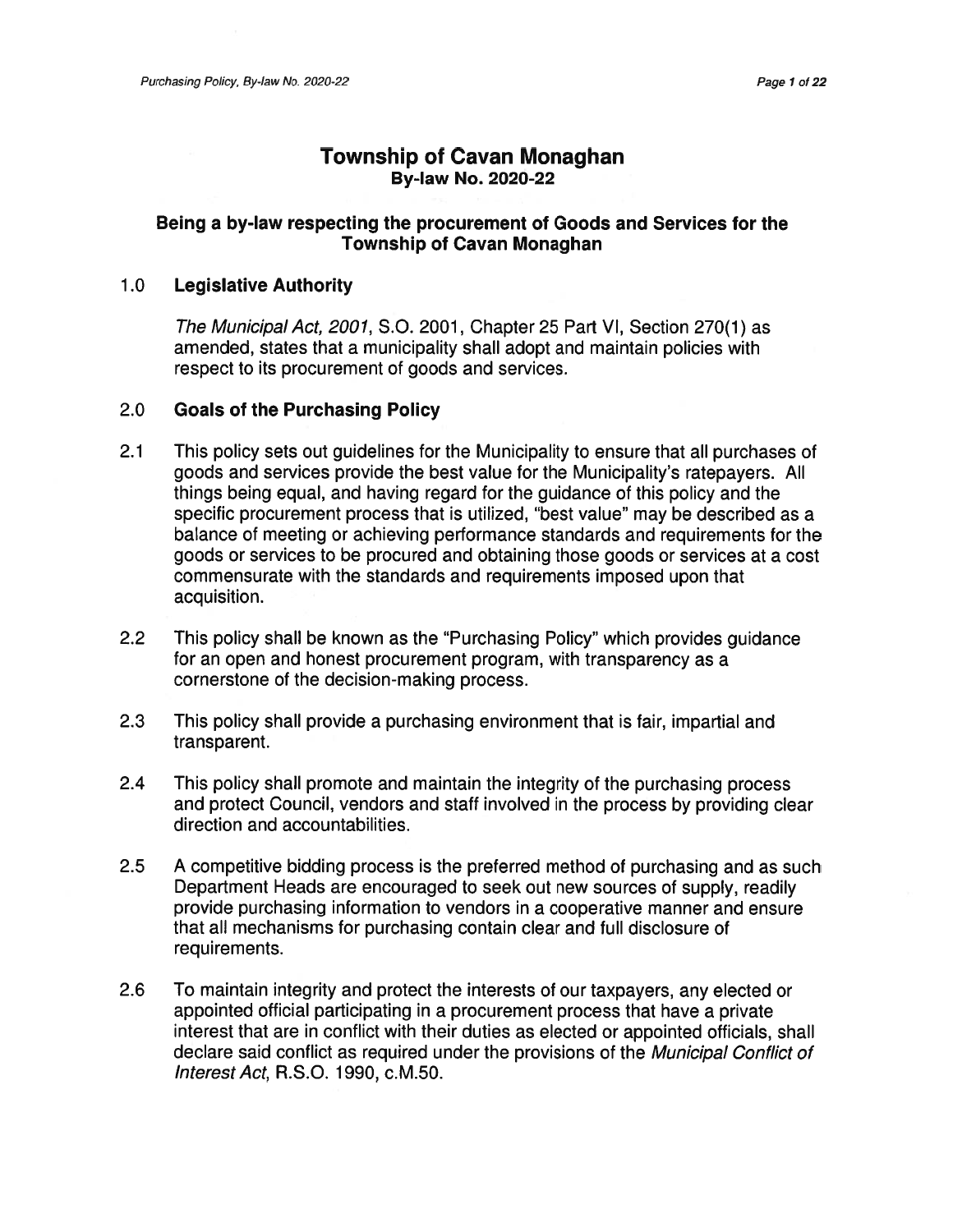2.77 All applicable legislation, including the Municipal Freedom of Information and Protection of Privacy Act, the Municipal Act, the Interprovincial Trade Agreement and the Integrated Accessibility Standards Regulation will be considered prior and during the procuremen<sup>t</sup> process.

#### 3.0**Definitions**

3.1For the purposes of this Policy:

> "Award" means the selection of the Bidder/Proponent and their Goods/Services as accepted by the Township of Cavan Monaghan.

"**Bid**" shall mean a submission, under any of the prescribed purchasing mechanisms, from <sup>a</sup> prospective vendor in response to <sup>a</sup> reques<sup>t</sup> for the purchase of goods and services issued by the Municipality.

"CAO" shall mean the Chief Administrative Officer for the Municipality

"Council" shall mean the Council of the Corporation of the Township of Cavar Monaghan.

"Department Head" shall mean the head of a department operating within the Township of Cavan Monaghan, being the Chief Building Official; Clerk; Director of Finance/Treasurer; Fire Chief; Director of Planning; Director of Public Works; Manager of Parks & Facilities and the Chief Administrative Officer (where applicable).

"**Emergency Purchase**" shall mean a purchase made in an emergency, as defined in section 5.7.2, where immediate action is required to preven<sup>t</sup> the possible loss of life, property or minimize <sup>a</sup> negative impact on municipal operations.

"Evaluation Members" shall be the Department Head, and any two of the following: the CAO, the Treasurer, the Clerk, or another individual deemed appropriate by the CAO.

"Goods" shall mean supplies, merchandise, materials and equipment

"MFIPPA" means Municipal Freedom of Information and Protection of Privacy Act.

"Purchasing Designate" shall mean a person designated by a Department Head to exercise responsibilities of the Department Head with respec<sup>t</sup> to this policy.

"**Quotation**" means the written or electronic submission of a Vendor setting out the price, terms of sale and description of goods and/or services (and such other particulars identified in the Request for Quotations) to be supplied by Vendor.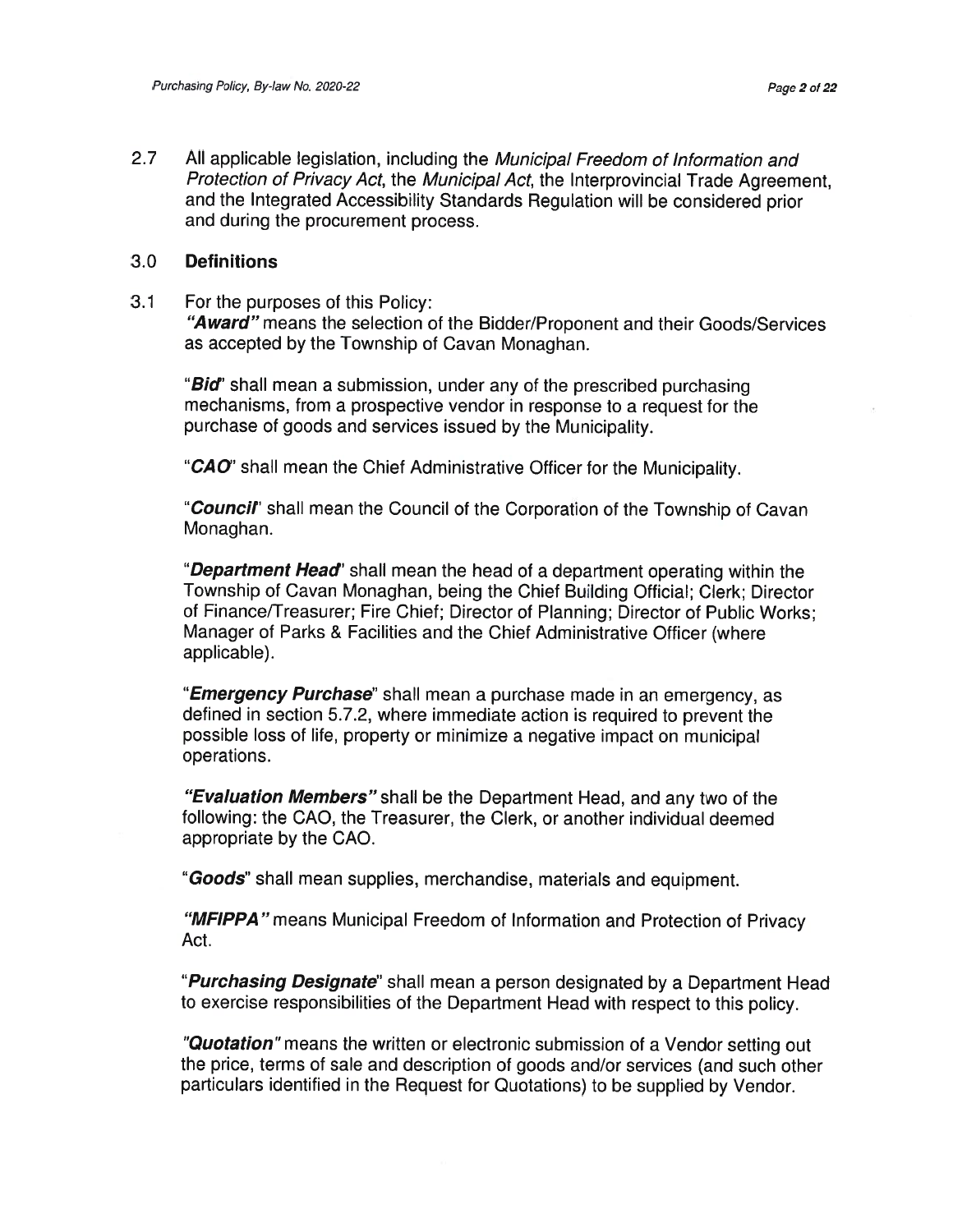"**RFQ**" means a Request for Quotation, a formal or informal process whereby the Municipality requests vendors to provide <sup>a</sup> Quotation for the supply of goods and/or services.

**"RFSQ"** means Request for Supplier Qualification, a process the Municipality uses to select <sup>a</sup> supplier to be added to the Pre-Approved Suppliers List.

"RFI" means Request for Information, a process the Municipality uses to obtain preliminary information about <sup>a</sup> market or the type of available supply or service when there is not enough information readily available for procuremen<sup>t</sup> method. A Request for Information is used to informally solicit this information. An RFI may not be used as <sup>a</sup> source selection method for procuremen<sup>t</sup> of <sup>a</sup> supply or service.

"**RFP**" shall mean a Request for Proposal document that sets out general specifications for the commodity or service required when goods or services cannot be specifically stipulated or when alternative methods are being sought to perform certain functions or services.

"Sealed Bids" are bids submitted in a sealed envelope to a specified location, by <sup>a</sup> specified date or submitted as an electronic tender, in such <sup>a</sup> way that it is transmitted, time stamped and received before the deadline is reached.

"Services" shall mean the procurement of non-Goods including construction, professional, leases, repair or maintenance of equipment, machinery or other personal and real property and/or other services required by the Municipality.

"Tender and/or RFT" shall mean a Tender or a Request for Tender as a publicly advertised procuremen<sup>t</sup> process for the execution of certain specified work or to supply certain specified goods or services at <sup>a</sup> specific rate in response to the information contained in the procuremen<sup>t</sup> document; the goal is to obtain competitive bids based on precisely defined requirements for which <sup>a</sup> clear or single solution exists.

"Time Sensitive Purchase" shall mean a purchase made in a situation where immediate action is required to engage vendors to ensure that works are completed within <sup>a</sup> specific time frame to minimize <sup>a</sup> negative impact on municipal operations.

"Vendor" shall mean any person or enterprise supplying goods or services to the Corporation of the Township of Cavan Monaghan.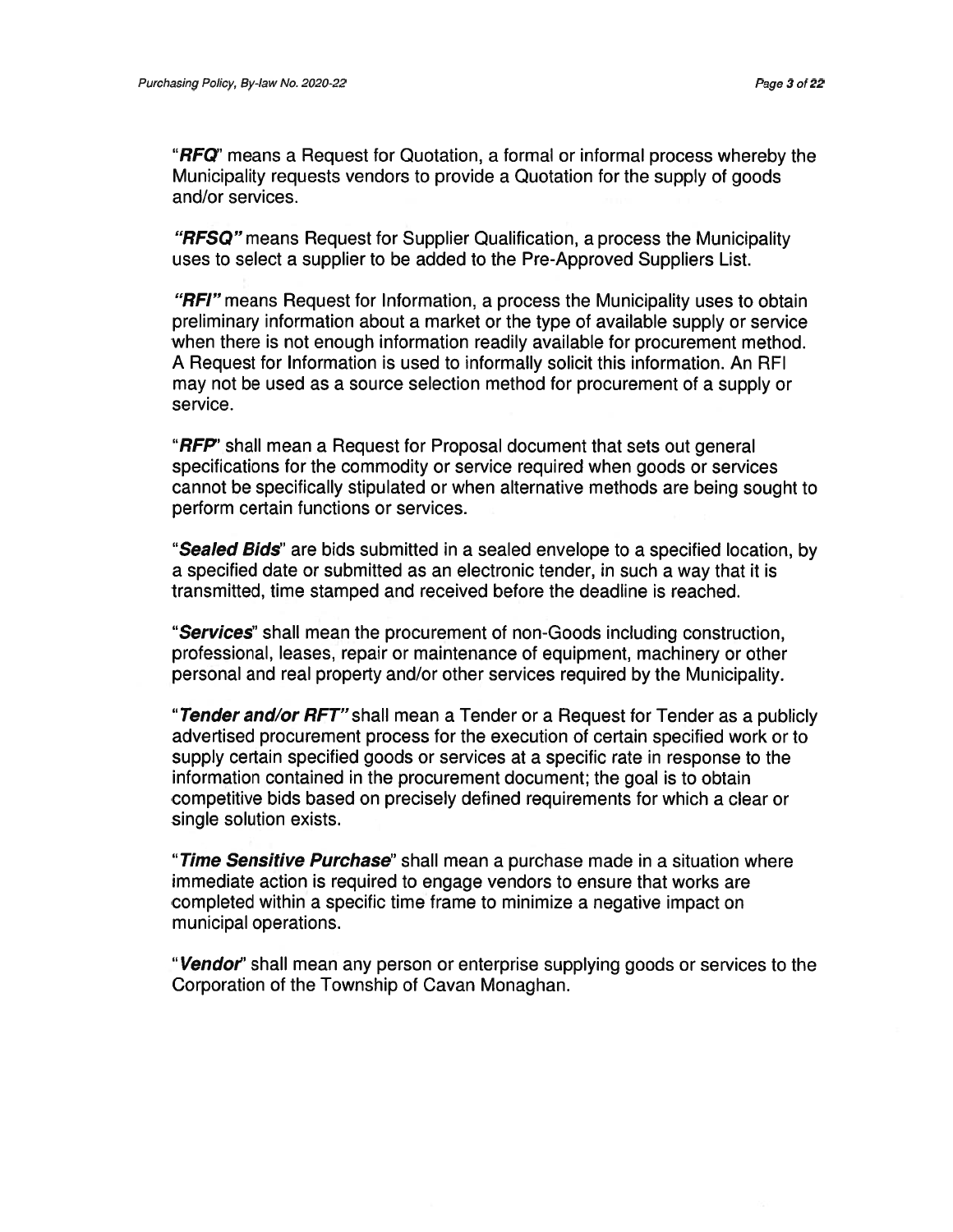#### 4.0Purchasing Procedures

Any person acquiring Good/Services on behalf of the Municipality, shall do so in accordance with this By-law and the following purchasing procedures;

- •Direct Acquisition (5.1), procuremen<sup>t</sup> less than or equal to \$15,000
- Request for Quotation, RFQ (5.2), procuremen<sup>t</sup> less than \$50,000
- Request for Tender, RFT (5.3), procuremen<sup>t</sup> equal to or greater than \$50,000
- Request for Proposal, REP (5.4)
- Request for Pre-Qualification (5.5)
- •Non-Competitive Purchases; Sole Source, Single Source (5.6)
- •Emergency and Time Sensitive Purchases (5.7)

#### 4.1Pre-Approved Supplier

The Department Head shall be authorized to make purchases of goods and services, from <sup>a</sup> pre-approved supplier, for annual expenditures less than \$50,000 without obtaining quotations. <sup>A</sup> pre-approved supplier has been selected through <sup>a</sup> Request for Supplier Qualification, RFSQ, which authorizes the supplier to provide goods/services for <sup>a</sup> defined period of time on terms and conditions, including pricing/discounts, as set out in the agreement.

The Request for Supplier Qualification is <sup>a</sup> public competitive procuremen<sup>t</sup> process posted in <sup>a</sup> fair, open and transparent manner. The Department Head, in conjunction with <sup>a</sup> municipal employee deemed appropriate by the CAD, are involved in evaluating proposals received as par<sup>t</sup> of the RFSQ process. Proposals representing the best quality and range of products, level of customer service, delivery and potential cost savings are selected to become pre-approve<sup>d</sup> suppliers for the Municipality. Pre-approved Suppliers are selected to cover <sup>a</sup> broad range of commodities commonly used in municipal operations.

Suppliers may submit an application, at any time during the year, to be considered for the Pre-Approved Supplier List as published annually in April. The same qualification requirements, evaluation process and agreements that were included in the original RFSQ shall apply to any subsequent process for the qualifying of <sup>a</sup> new supplier. Any newly approved applicants will be added annually in April to the Pre-Approved Supplier List. Annual applications are required to remain on the Suppliers list.

Pre-approved suppliers that fail to perform contracts awarded in <sup>a</sup> satisfactory manner, as determined in accordance with the supplier performance evaluation process, will be removed from the Pre-Approved Suppliers List and will no longer be eligible to participate or re-qualify during <sup>a</sup> two-year period.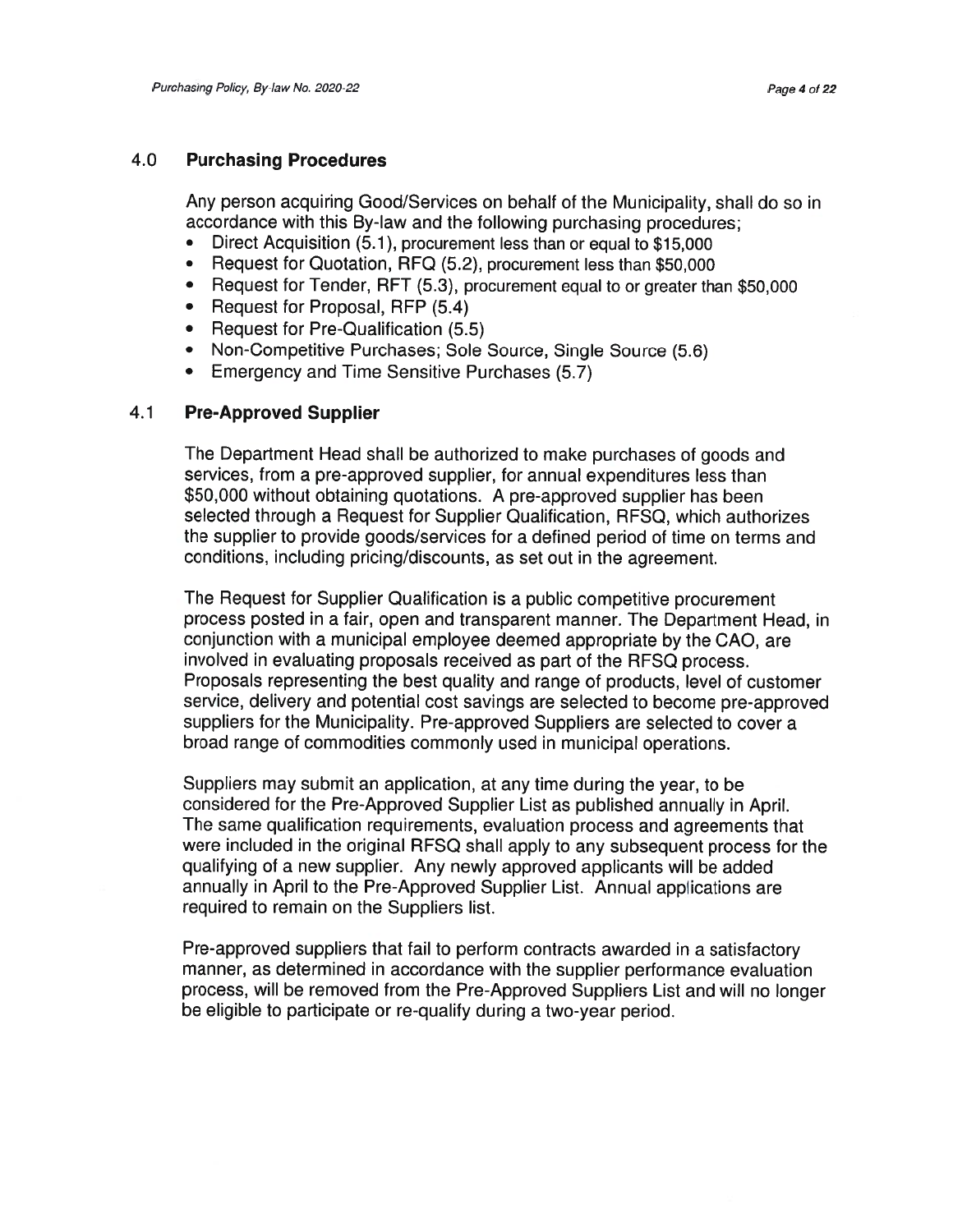A summary of each agreement, including product categories, is maintained by the Department Head and the Pre-Approved Suppliers List is posted on the municipal website.

#### 4.2 Expenditure Authorization

The Council of the Township of Cavan Monaghan has ultimate authority and accountability for all expenditures. Council delegates this authority by the authorization of budgets or by specific resolution. This purchasing policy outlines how spending authority is to be used unless Council directs otherwise.

### 4.3 Department Head Authorization and Responsibilities

- 4.3.1 The Department Head shall be responsible for procurement, purchasing and acquisitions within the approved budget or any amendment to same, as approved by Council.
- 4.3.2 The Department Head Report to Council shall recommend budget amendments, capital expenditures or special appropriations that contain the purpose of expenditure, cost estimates or expenditure limitation, where availability of sufficient funds are contained in the approved departmental budget. All reports recommending such matters shall also require endorsement by the Treasurer and the Chief Administrative Officer or designates.
- 4.3.3 Notwithstanding the provisions of this By-law, the Municipality shall have the absolute discretion in awarding contracts, and where the procuremen<sup>t</sup> value exceeds \$50,000 after obtaining Council's approval, and retains the right to reject any or all Bids.

### 4.4 Purchasing Designate

A Department Head may appoint <sup>a</sup> Purchasing Designate to exercise direct acquisition responsibilities assigned to that Department Head, as per 5.1.

### 5.0 Purchasing Mechanisms

In determining which purchasing mechanism is the most appropriate, the Department Head shall have regard for the goals as outlined in Section 2, the purchasing responsibilities as outlined in section 4 and the dollar thresholds as stated in section 5.

### 5.1 Direct Acquisition, procuremen<sup>t</sup> less than or equal to \$15,000

The Department Head shall be authorized to make direct purchases of goods and services up to an amount of \$15,000 from such vendor and upon such terms and conditions as the Department Head deems appropriate. The Department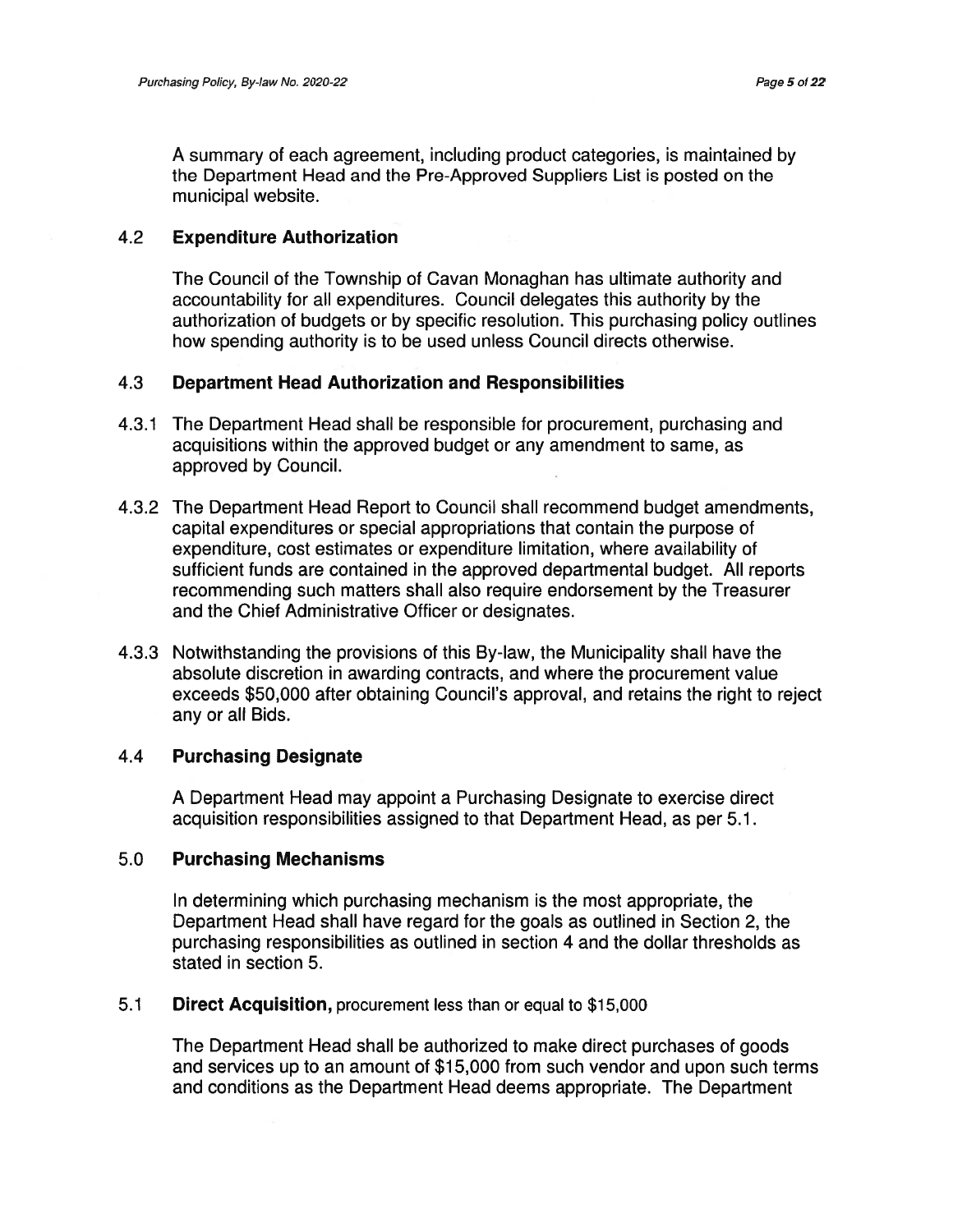Head shall use vendors from the "Pre-approved Supplier" list for goods or services where the total is less than \$1 5,000. If there is not <sup>a</sup> pre-approved supplier, the Department Head may obtain comparable prices from known suppliers who can provide acceptable quality goods, through <sup>a</sup> Request for Quotation, or services at competitive prices.

- 5.2Request for Quotation, procurement less than \$50,000
- 5.2.1 The Department Head shall be authorized to make purchases of goods and services for estimated expenditures less than \$50,000 from such vendor and upon such terms and conditions as the Department Head deems appropriate subject to first obtaining at least three (3) Quotations whenever possible.
- 5.2.2 Notwithstanding 5.2.1 when the preferred Quotation exceeds the line item approved budget, the Department Head may proceed with the purchase of goods and services provided the funds are available within the overall departmental budget.
- 5.2.3 In the event there are no funds available within the overall departmental budget and the respective Department Head wishes to undertake <sup>a</sup> procurement without budget support, the Department Head shall prepare <sup>a</sup> report to Council for approval with the source of financing endorsed by the Treasurer or designate.
- 5.3Request for Tender, procurement equal to or greater than \$50,000
- 5.3.1 The\$50,000 without requesting and obtaining sealed tenders (hardcopy) or electronic tenders for the goods and services and receiving Council approval of the tender. At least three (3) bids shall be obtained whenever possible.
- 5.3.2 In the preparation of <sup>a</sup> tender, the Department Head shall ensure that, as <sup>a</sup> minimum, the bid document includes the following sections:
	- instruction to bidders
	- specifications of the goods and services;
	- terms and conditions
	- financial requirements (tender deposit information);
	- •scoring matrix, where applicable;
	- •prescribed format for the schedule of items and prices;
	- • an authorized signature or electronic authority that binds the bidder to the terms and bid document;
	- references.
- 5.3.3. A list of those persons who take tender documents shall be maintained by the department or government authorized e-procurement making the tender call and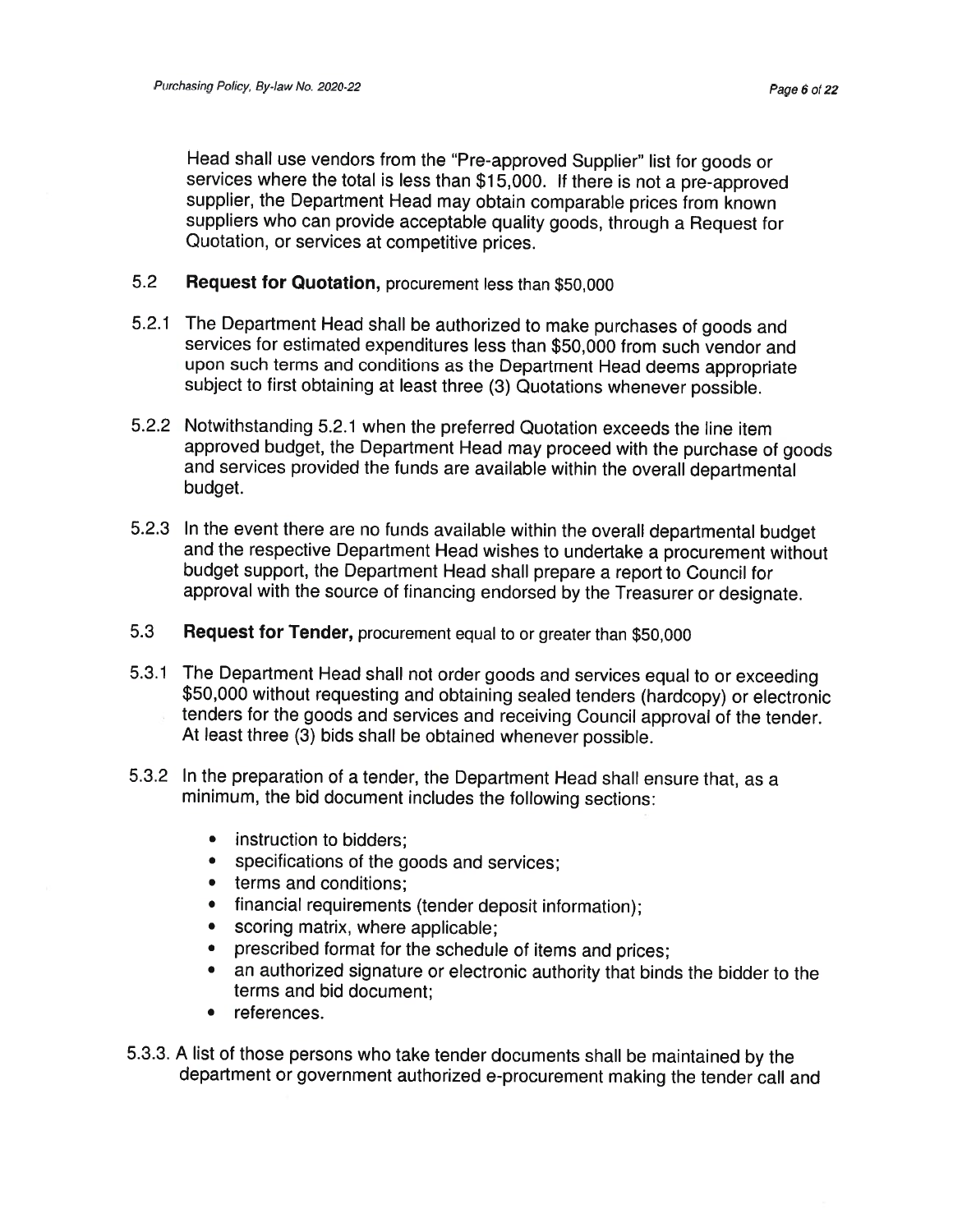shall be available to the public after the official tender opening. The list shall contain the names, addresses and telephone numbers of all parties requesting tender documents.

When it becomes necessary to revise, delete, substitute or add to the tender documents for <sup>a</sup> tender call, the Treasurer shall approve the issuance of an addendum prepared by the Department Head.

A copy of each addendum shall be forwarded by fax or email by the Department Head or his/her designate or governmen<sup>t</sup> authorized e-procuremen<sup>t</sup> to all persons on the list referenced in section 10.3.6 and <sup>a</sup> copy shall be attached to all undistributed tender documents and updated on the Township website.

- 5.3.4 After the opening of the tenders, the Department Head responsible for the initiation of the Request For Tender shall review and confirm that each bid meets the tender specifications and is compliant.
- 5.3.5 The respective Department Head shall prepare <sup>a</sup> preliminary tender summary repor<sup>t</sup> of the tenders received, including the names of all those submitting <sup>a</sup> tender and the tender amounts and security/deposit amounts (if applicable) and <sup>a</sup> recommendation in writing to the CAD and Treasurer for review and comment prior to submission to Council. The repor<sup>t</sup> will then be forwarded to Council for direction.
- 5.3.6 Notwithstanding Section 5.3.3 & 5.3.4, where tenders are coordinated by <sup>a</sup> Consultant for <sup>a</sup> designated project, or by the County of Peterborough/other municipalities for co-operative purchasing, the Consultant/County/Municipality shall prepare <sup>a</sup> recommendation in writing and provide to the respective Department Head, who will prepare <sup>a</sup> repor<sup>t</sup> for Council.
- 5.3.7 Council shall make the final determination as to awarding of all tenders. The lowest tender, or any tender, not necessarily accepted. Appendix 'B' attached hereto outlines the Bid Irregularities and the guidance and direction of use.

### 5.4 Requests for Proposal

- 5.4.1 The Department Head may use <sup>a</sup> Request for Proposal in place of <sup>a</sup> tender or quotation when goods and services cannot be specifically stipulated or when alternative methods are being sought to perform functions or services. At least three (3) proposals shall be obtained whenever possible.
- 5.4.2 A RFP proposal document shall be developed by the respective Department Head, with suppor<sup>t</sup> and input from the Treasurer and/or Chief Administrative Officer or designates.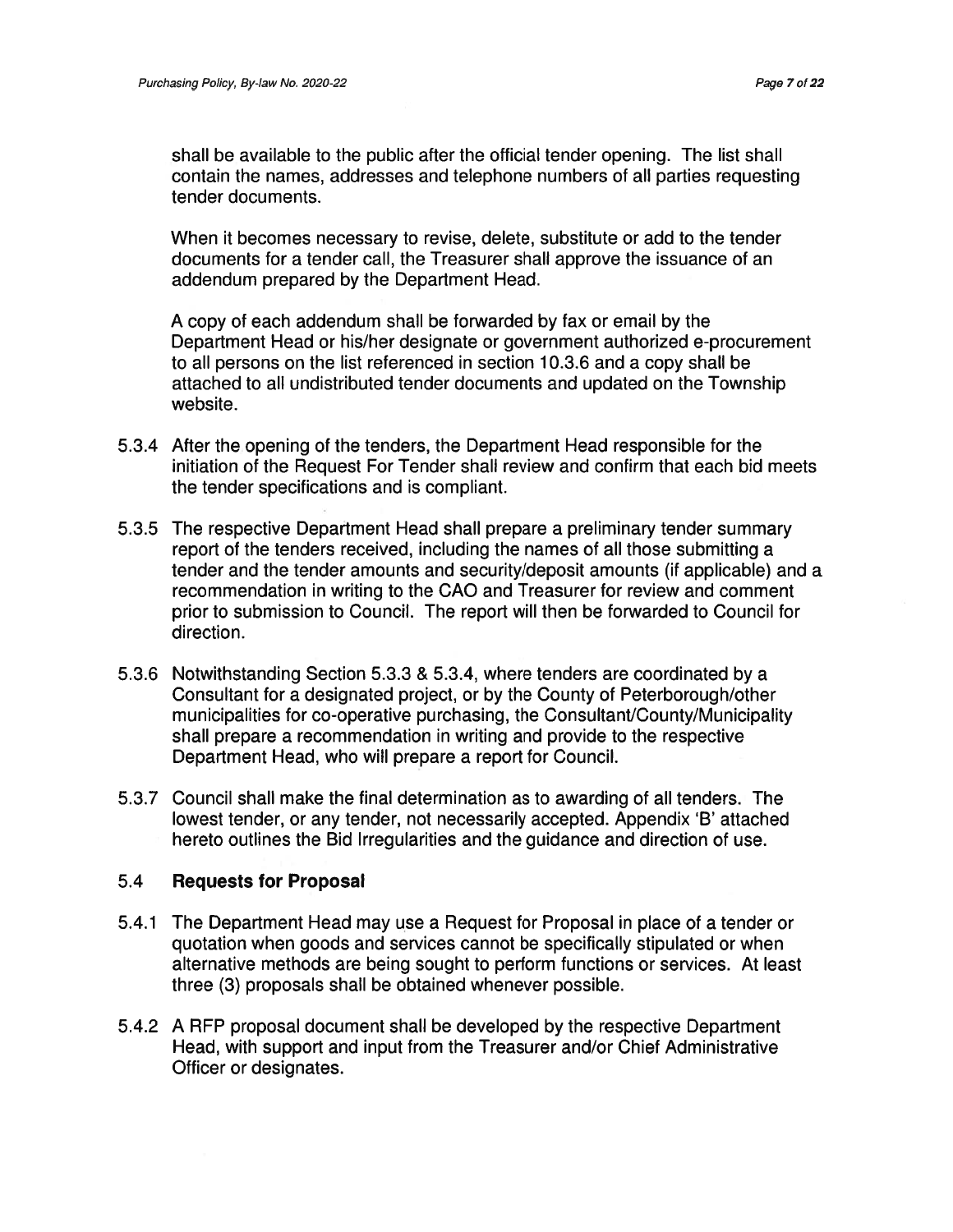- 5.4.3 After the opening of the proposals the evaluation members shall review the documentation individually and score all RFP documents by using <sup>a</sup> scoring matrix, if applicable.
- 5.4.4 The respective Department Head shall prepare <sup>a</sup> preliminary proposa<sup>l</sup> summary repor<sup>t</sup> of the proposals received, including the names of all those submitting <sup>a</sup> proposa<sup>l</sup> and the amounts and security/deposit amounts (if applicable) and <sup>a</sup> recommendation in writing to the GAO and Treasurer for review and comment prior to submission to Council. The repor<sup>t</sup> will then be forwarded to Council for direction.

#### 5.5Request for Pre-Qualification

5.5.1 For any of the purchasing methods listed in this Bylaw, <sup>a</sup> pre-qualification process may be used where the Authorized Person wishes to ensure that Suppliers have the necessary experience, qualifications, and resources to provide the Goods, Services or Construction anticipated to be procured. The selection of Bidders to proceed to <sup>a</sup> procuremen<sup>t</sup> method by way of <sup>a</sup> pre qualification shall not create any contractual obligatioh between the Township and a pre-qualified Supplier.

#### 5.6Non-Competitive Purchases (Sole Source, Single Source)

The requirement for <sup>a</sup> competitive bid process for the selection of <sup>a</sup> supplier for goods, services and construction (except for Emergencies — see 5.7) may be waived under authority of the CAO and replaced with direct negotiations by the Department Head (or delegate) under the following circumstances.

- a. The procuremen<sup>t</sup> qualifies as 'Sole Source' as defined in 5.6.1;
- b. The procuremen<sup>t</sup> qualifies as <sup>a</sup> 'Single Source' as defined in 5.6.2

#### 5.6.1 Sole Source

The procuremen<sup>t</sup> may be conducted using <sup>a</sup> Sole Source process if the goods and/or services are <u>available from only one supplier</u> by reason of

- a. Statutory or market-based monopoly;
- b. Competition is precluded due to the application of any Act or legislation or because of the existence of patent rights, copyrights, licence, technica secrets or controls of raw material; or
- c. The complete item, service, or system is unique to one supplier and no alternative or substitute exists.

If this method of purchasing is utilized, the Department Head and/or Consultant (as approved by the Department Head) must, in consultation with the GAO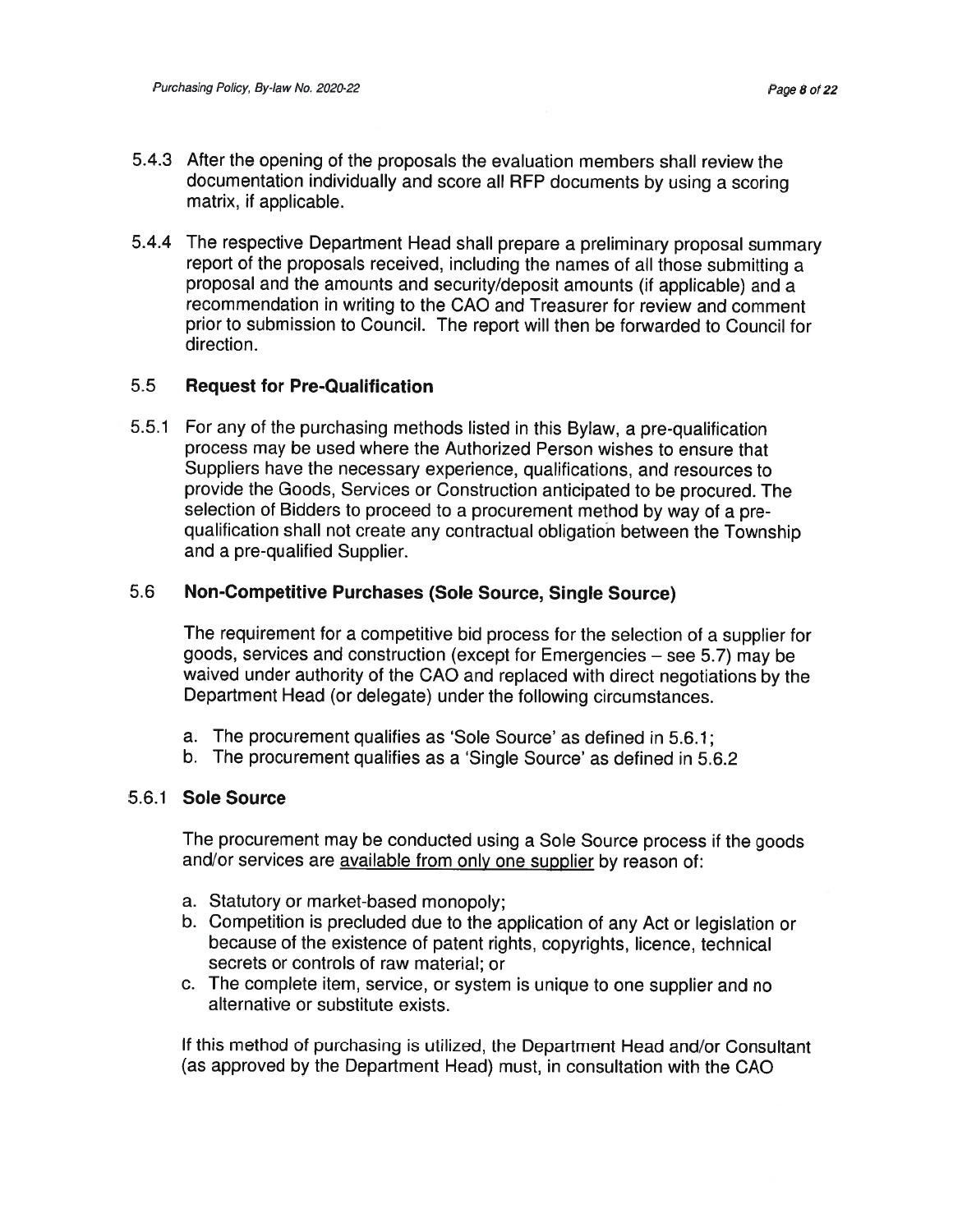provide <sup>a</sup> written repor<sup>t</sup> to Council which shall identify the eligible reason(s) and provide confirmation that the sole source purchase satisfies the eligibility criteria.

### 5.6.2 Single Source

Single Source means that there is more than one source of supply in the open market, but only one source is recommended due to predetermined and approved specifications.

The procuremen<sup>t</sup> may be conducted with valid and sufficient reasons for selecting one supplier in particular, as follows:

- a. An attempt to acquire the required goods and/or services by soliciting competitive bids has been made in good faith, but has failed to identify more than one willing and compliant supplier;
- b. The confidential nature of the requirement is such that it would not be in the public interest to solicit competitive bids;
- c. There is <sup>a</sup> need for compatibility with goods and/or services previously acquired or the required goods and/or services will be additional to similar goods and/or services being supplied under an existing contract (i.e. contract extension or renewal);
- d. The required goods and/or services are to be supplied by <sup>a</sup> particular supplier(s) having special knowledge, skills, expertise or experience;
- e. The goods are purchased under circumstances which are exceptionally advantageous to the Municipality, such as in the case of <sup>a</sup> bankruptcy or receivership;
- f. It is advantageous to the Municipality to acquire the goods or services from <sup>a</sup> supplier pursuan<sup>t</sup> to the procuremen<sup>t</sup> process conducted by another public body;
- g. It is advantageous to the Municipality to acquire the goods or services directly from another public body or public service body;
- h. Another organization is funding or substantially funding the acquisition and has determined the supplier, and the terms and conditions of the commitment into which the Municipality will enter are acceptable to the Municipality; or
- i. Where due to abnormal market conditions, the goods, services or construction required are in short supply.

### 5.7 Emergency and Time Sensitive Purchase

5.7.1 The Department Head shall be authorized to make emergency and time sensitive purchases in excess of \$15,000 upon the approval of the Chief Administrative Officer. The Department Head shall presen<sup>t</sup> <sup>a</sup> repor<sup>t</sup> to Council at its next meeting providing sufficient details on the purchase, emergency involved or timing rationale, and impact on approved departmental budget.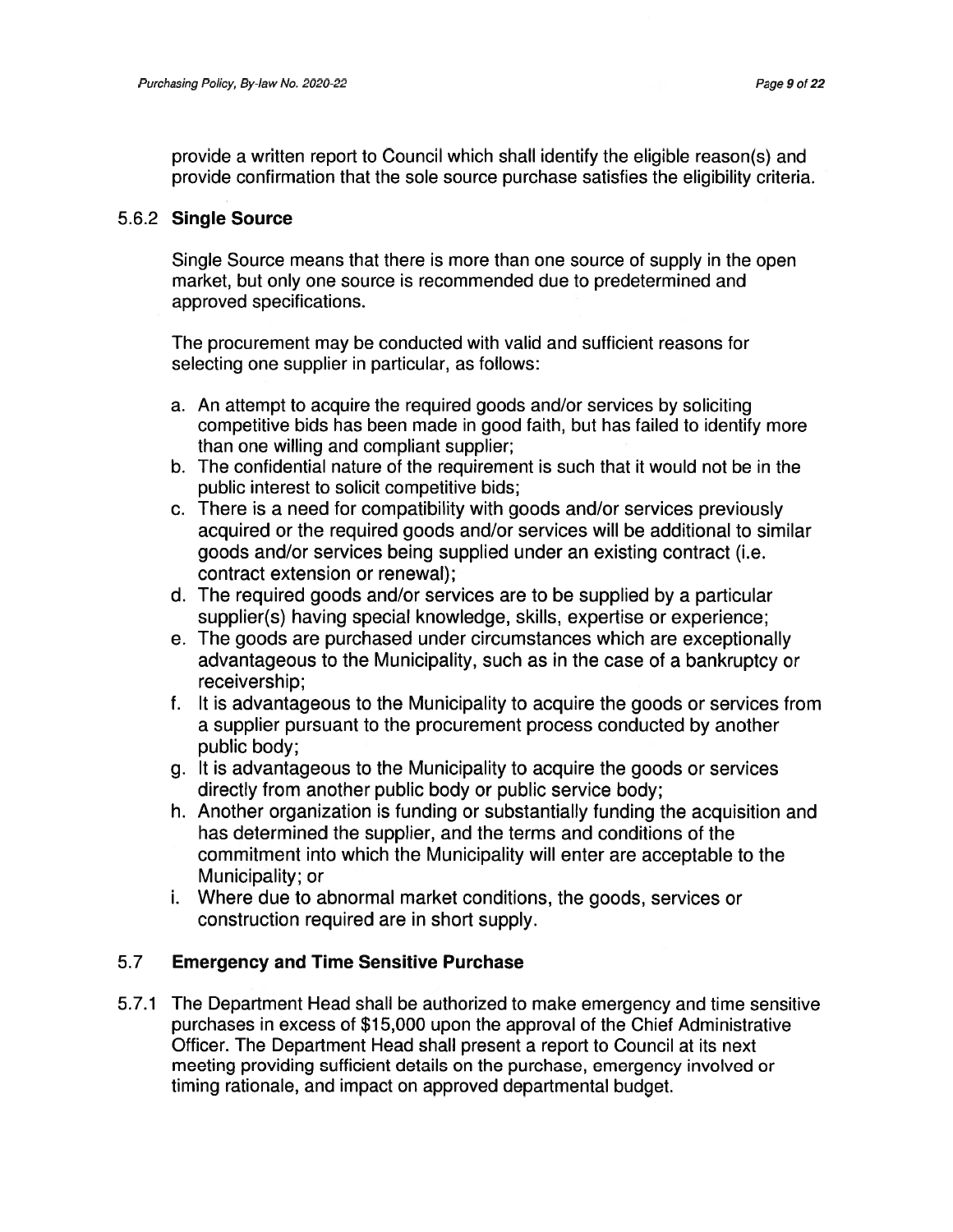A supplier should be chosen from the Pre-Approved Suppliers List, whenever possible.

- 5.7.2 Emergency includes:
	- (i) an imminent or actual danger to the life, health or safety or an official or an employee while acting on the Municipality's behalf;
	- (ii) an imminent or actual danger of injury to or destruction of real or persona<sup>l</sup> property belonging to the Municipality;
	- (iii) an unexpected interruption of <sup>a</sup> public service;
	- (iv) an emergency as defined by the Emergency Plans Act, R.S.O. <sup>1</sup> 990, Chapter E.9 and the emergency <sup>p</sup>lan formulated there under by the Municipality;

#### 5.8Advertising

The Department Head shall draft the advertisement in consultation with the Treasurer and/or GAO and publish same in appropriate publications. As <sup>a</sup> minimum, all Tenders and RFP's (not by invitation) shall be advertised on our website and advertised locally in the local media publication(s). The closing date for tenders and RFP's shall be no sooner than two weeks following publication ir the local media unless the urgency of the requirement dictates otherwise and approval from Council has been obtained. Each advertisement for Tender and Request for Proposal shall typically contain the following information:

- location where Tender/RFP documents may be obtained
- date and time of Tender/RFP closing
- general specifications of the goods or services required;
- name and phone number of contact person.

#### 5.9List of Prospective Bidders

The Department Head, their designate or governmen<sup>t</sup> authorized e-procuremen<sup>t</sup> shall keep <sup>a</sup> list of all persons taking out Tender and RFP documents. Such list shall contain the prospective bidder's name, address and telephone number and shall be made available to the public.

#### 6.0Goods or Services at <sup>a</sup> Trade Show

The Department Head or designate may have the opportunity to attend trade shows, where on occasion special limited time pricing can be obtained on specific goods or services. The Department Head or designate shall obtain at least one (1) price from <sup>a</sup> known supplier of the goods or services in advance of the attendance at the trade show in order to ascertain that the price(s) obtained at the trade show are in fact competitive. The Department Head or designate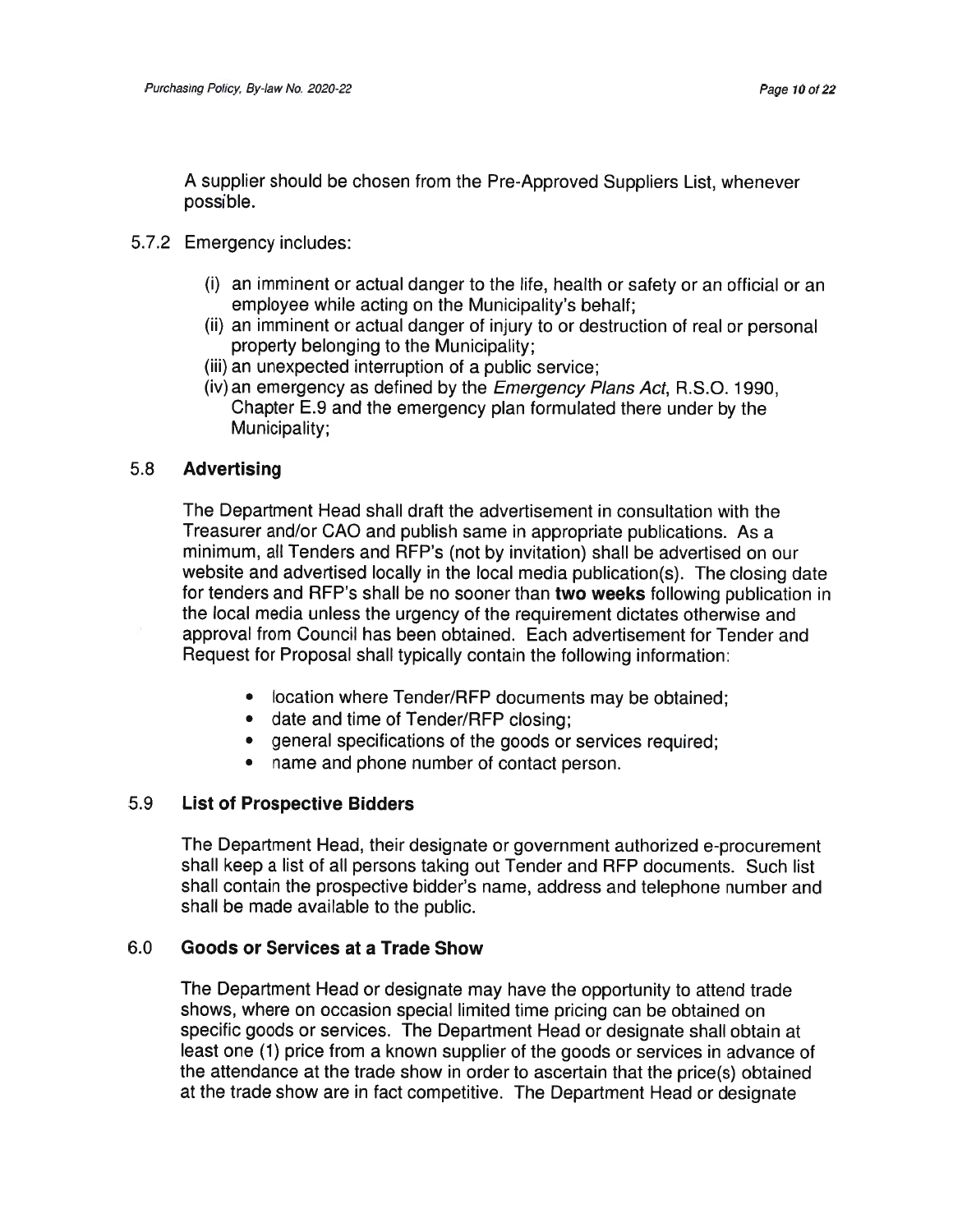shall record the price obtained prior to and following attendance at the trade show.

### 7. Exercise of Contract Renewal Options

- 7.1 Where <sup>a</sup> contract contains <sup>a</sup> Municipal option for renewal, Council shall decide whether the option should be exercised.
- 7.2 Prior to the date upon which <sup>a</sup> Municipal option may be exercised, the Department Head shall provide <sup>a</sup> repor<sup>t</sup> to Council for consideration in the exercise of its authority under subsection 7.1 above. Such repor<sup>t</sup> shall include and/or address the following:
	- Whether, the supplier's performance in supplying the goods, services or construction is considered to have met the requirements of the contract,
	- Whether the Department Head and CAO recommend that the exercise of the option is the best interest of the Municipality,
	- • A summary or business case supporting the Department Head/CAO's recommendation which includes commentary on the applicable market situation and trends, and
	- $\bullet$  Whether funds are available in appropriate accounts within the approved budget including authorized revisions to meet the proposed expenditure.

### 8.0 Contract Amendments and Revisions

- 8.1 No amendment or revision to <sup>a</sup> contract shall be made unless the amendment is in the best interest of the Municipality.
- 8.2 No amendment that changes the price of <sup>a</sup> contract shall be agreed to without <sup>a</sup> corresponding change in requirement or scope of work.
- 8.3 Amendments to contracts are subject to the identification and availability of sufficient funds in appropriate accounts within the approved budget including authorized revisions.
- 8.4 Where expenditures for the proposed amendment combined with the price of the original contract exceeds approved budget for the project, <sup>a</sup> repor<sup>t</sup> prepared by the Department Head, with the source of financing endorsed by the Treasurer or designate, shall be submitted to Council for approval.

### 9.0 Exclusions

9.1 While having regard for the goals of this policy, Department Heads are encouraged to consider the skills of Municipality staff and range of Municipality equipment and seek out in-house bids where applicable. In this manner, the respective Department Head shall prepare <sup>a</sup> written budget outlining all direct/in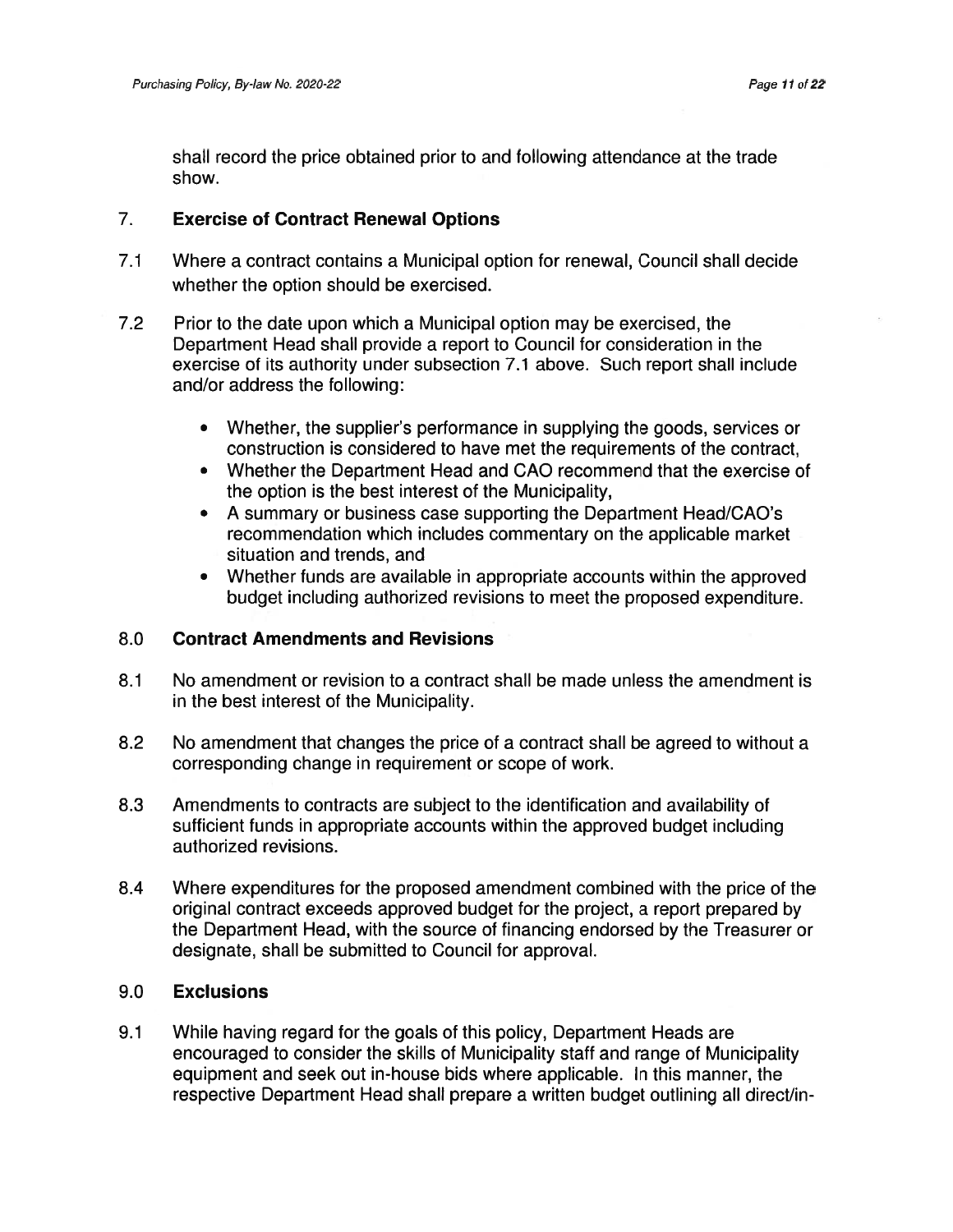direct costs. The Department Head(s), Treasurer and Chief Administrative Officer shall review the budget and have regard for:

#### (i) cost

- (ii) department workload
- (iii) timelines of project completion

and upon completion of the review determine whether the in-house bid is appropriate to achieving the goa<sup>l</sup> of best value for the Municipality ratepayers.

9.2 InIn addition, adherence to this purchasing policy is not required with respect to those items listed in Appendix 'A' attached hereto.

#### 10.0Communications

- 11 .1 All bid documents, and their respective advertisement of invitation, shall state the date, time and place of bid opening / closing.
- 11.2 The Municipality web site shall include a section dedicated to Tenders and RFP's. The website shall include <sup>a</sup> copy of the current purchasing policy. All notices for Tenders and RFPs shall be posted on the website.
- 11 .3 Any persons desiring to view the opening of Tenders and RFPs may watch the opening online or attend in person, when the municipal office is open to the public.

#### 12.0 Administration

- 12.1 All Tenders and REPs shall be received online through the governmen<sup>t</sup> authorized e-procuremen<sup>t</sup> or as <sup>a</sup> hardcopy received at the Township of Cavan Monaghan, 988 Country Road 10, Millbrook, Ontario for recording of date and time received for safekeeping pending the opening of same
- 12.2 All Tenders and RFPs shall close at the time and day specified in the advertisement.
- 12.3 Within three (3) hours of the closing, or <sup>a</sup> time deemed reasonable by the Department Head, the Tenders and RFP's shall be opene<sup>d</sup> publicly and the names of those submitting and the amounts shall be disclosed at the time of opening.
- 12.4 Tenders and RFPs shall be opened in the presence of the Department Head, at least one other Department Head (Clerk and/or Treasurer) and/or the CAO, one member of Council and any other person deemed necessary.
- 12.5 No contract or purchase shall be divided to avoid the requirements of this policy.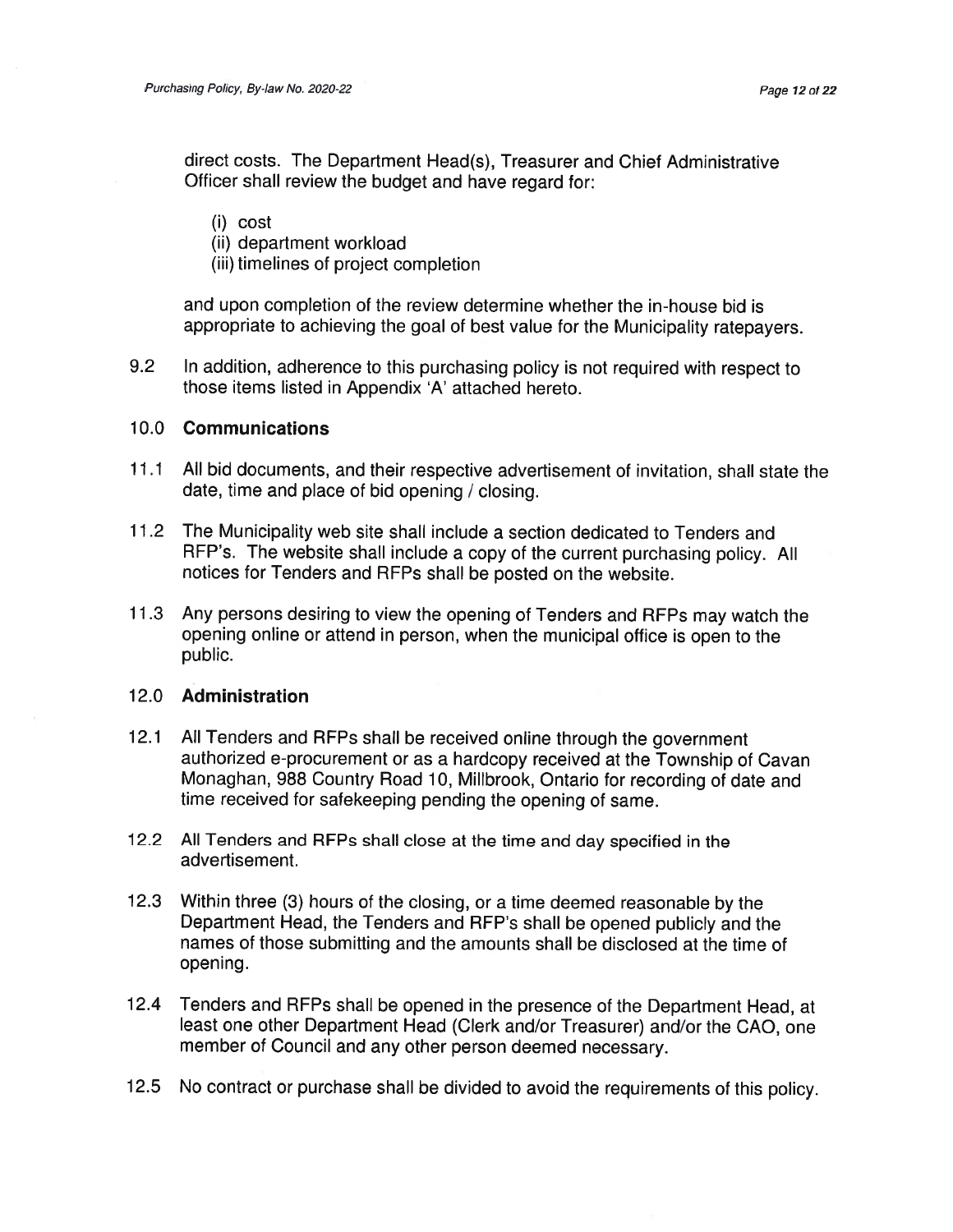- 1 2.6 Vendor contact regarding any procurement/purchasing with Council Members is prohibited and can be considered as grounds for disqualification from the selection process.
- 12.7 The Municipality may participate with other units of government, their agencies or public authorities in co-operative purchase ventures when the best interest of the Municipality will be served.
- 1 2.8 Purchases may be made for items of small value by <sup>a</sup> Department Head or his/her designate by way of <sup>a</sup> petty cash fund. The purchase of combined small value purchases through petty cash at one time shall not exceed \$200. The Department shall submit receipts, coded to the correct general ledger account and approved by the appropriate Department Head(s) to replenish their petty cash fund.

#### 13.0 Conflict of Interest

- 13.1 The Department Head shall not open and consider any bid, or otherwise acquire any goods or services from an elected official, officer or employee of the Municipality unless the elected official, officer or employee obtains approval from Council prior to the close of the bid or the acquisition of the goods and services.
- 13.2 No Elected Official, officer or employee of the Municipality shall allow contact with <sup>a</sup> person, or any officer, employee or agen<sup>t</sup> of the person who has submitted <sup>a</sup> bid to the Municipality unless the bid call has been awarded or the contact is for the purpose of receiving <sup>a</sup> complaint, and are subject to the provision of MFIPPA.
- 13.3 All consultants (eg. Architects, engineers, etc.) retained by the Municipality shall disclose to the Municipality prior to accepting an assignment, any potential conflict of interest. If such <sup>a</sup> conflict of interest does exist, the Municipality as directed by the Department Head, may at its discretion, withhold the assignment from the consultant until the matter is resolved. And furthermore, if during the contract of <sup>a</sup> Municipality assignment, <sup>a</sup> consultant is retained by another client giving rise to <sup>a</sup> potential conflict of interest, then the consultant shall so inform the Municipality.
- 1 3.4 Elected officials, officers or employees of the Municipality shall declare <sup>a</sup> conflict of interest when they submit <sup>a</sup> bid and shall not be presen<sup>t</sup> when any decision is being made.

#### 14.0 Financial Services

14.1 All invoices or accounts from vendors shall be forwarded to the Accounts Payable Department only after they have been properly marked as received,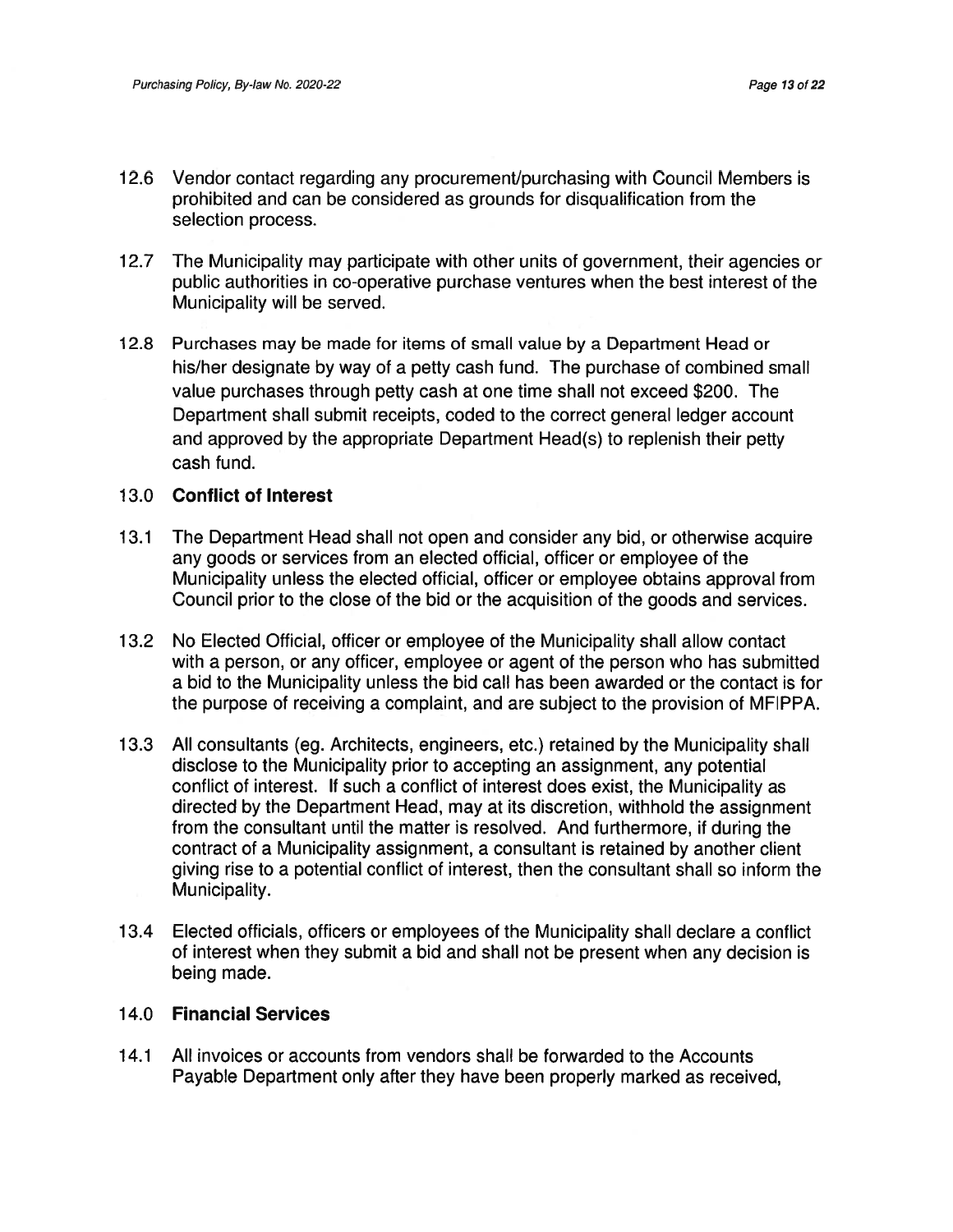properly coded to the correct genera<sup>l</sup> ledger account and approved by the appropriate Department Head(s).

- 1 4.2 Prior to the adoption of the annual estimates, the services provided shall continue at the level carried out the previous year. The Department Heads are authorized to incur expenses, and the Treasurer is authorized to pay the accounts, of such ordinary business transactions.
- 1 4.3 Prior to the approval of the current budget <sup>a</sup> department may incur normal operating expenditures (up to 50% of the previous years' operating budget) and normal roads network capital expenditures (up to 75% of the Asset Management Plan annual funding required for sustainability plus annual indexing) and expenses for capital projects carried forward from the previous year. Annual licensing, membership and insurance renewals may incur normal operating expenditures up to 100% of the previous year's operating budget.
- 1 4.4 After the adoption of estimates, the Treasurer is authorized to pay the accounts approved by the respective Department Heads.

### 15.0 Disposal of Surplus Items and Real Property

15.1 Any "real property" or "surplus items" belonging to the "municipality" and declared surplus shall be disposed of in accordance with the Tangible Capital Asset Policy and /or the Sale and other disposition of Land policy By-law 2016-07

#### 16.0 Purchasing Policy Best Practices

In order to ensure that Council and staff are familiar with this policy and that the policy reflects best practices, it shall be reviewed once in each term of Council. The review shall be coordinated by the Treasurer or designate and shall include an initial review by the Department Heads, suggestion of any proposed amendments or additions, and <sup>a</sup> repor<sup>t</sup> by the Chief Administrative Officer with recommendations to Council.

#### 17.0 **Repea**

By-law No. 2019-12 is hereby repealed in entirety.

#### 18.0 Severability

In the event that any court should adjudge that any Section of this By-law is not valid for any cause, such Section or Sections shall be severable from the remainder of the By-law to the same extent as if the offending Section or Sections had not been included therein.

#### 19.0 Effective date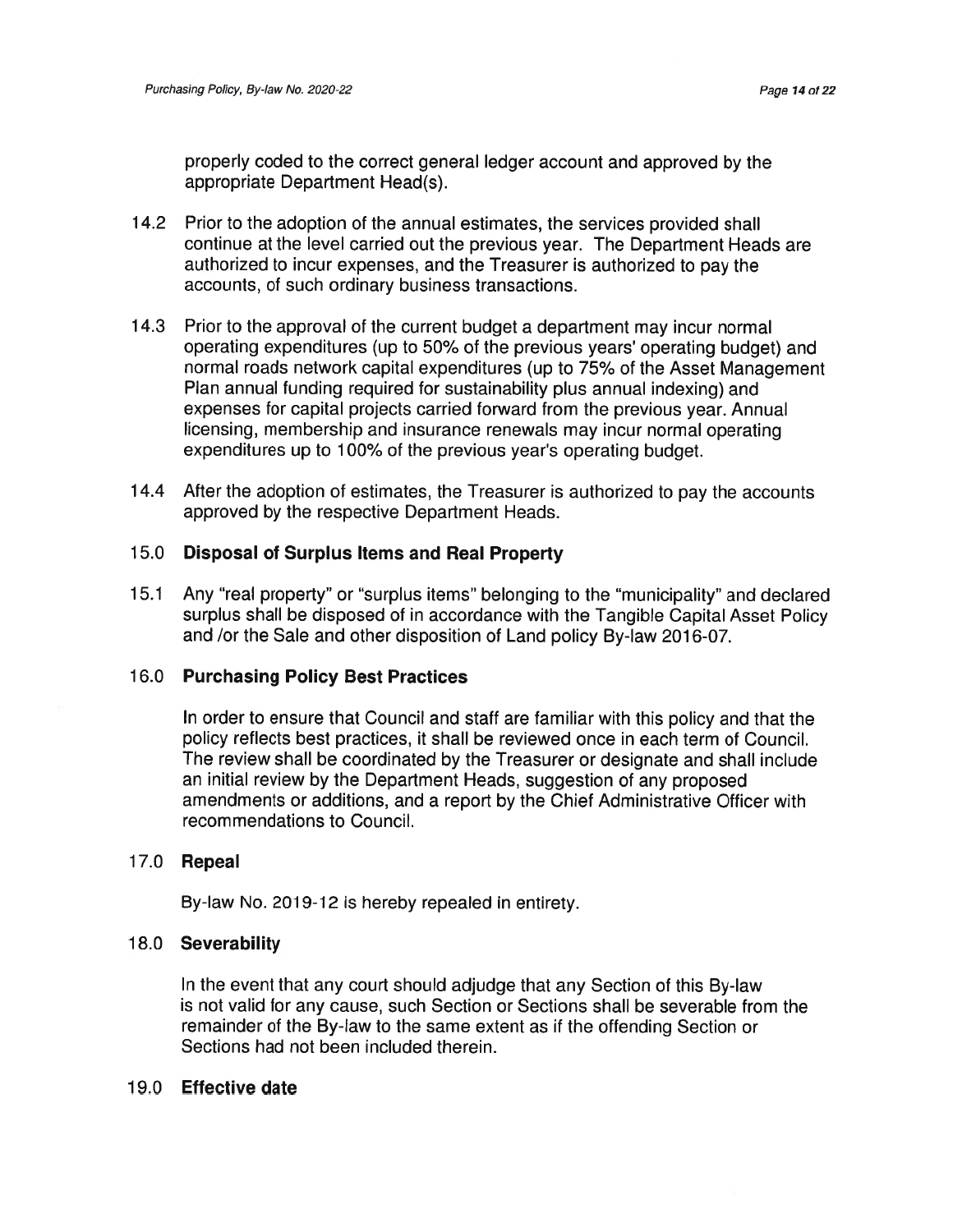This By-law comes into force the 20<sup>th</sup> day of April, 2020

Read a first, second and third time and passed this 20<sup>th</sup> day of April, 2020.

**Scott McFadden** Mayor

tuevo

**Elana Arthurs** Clerk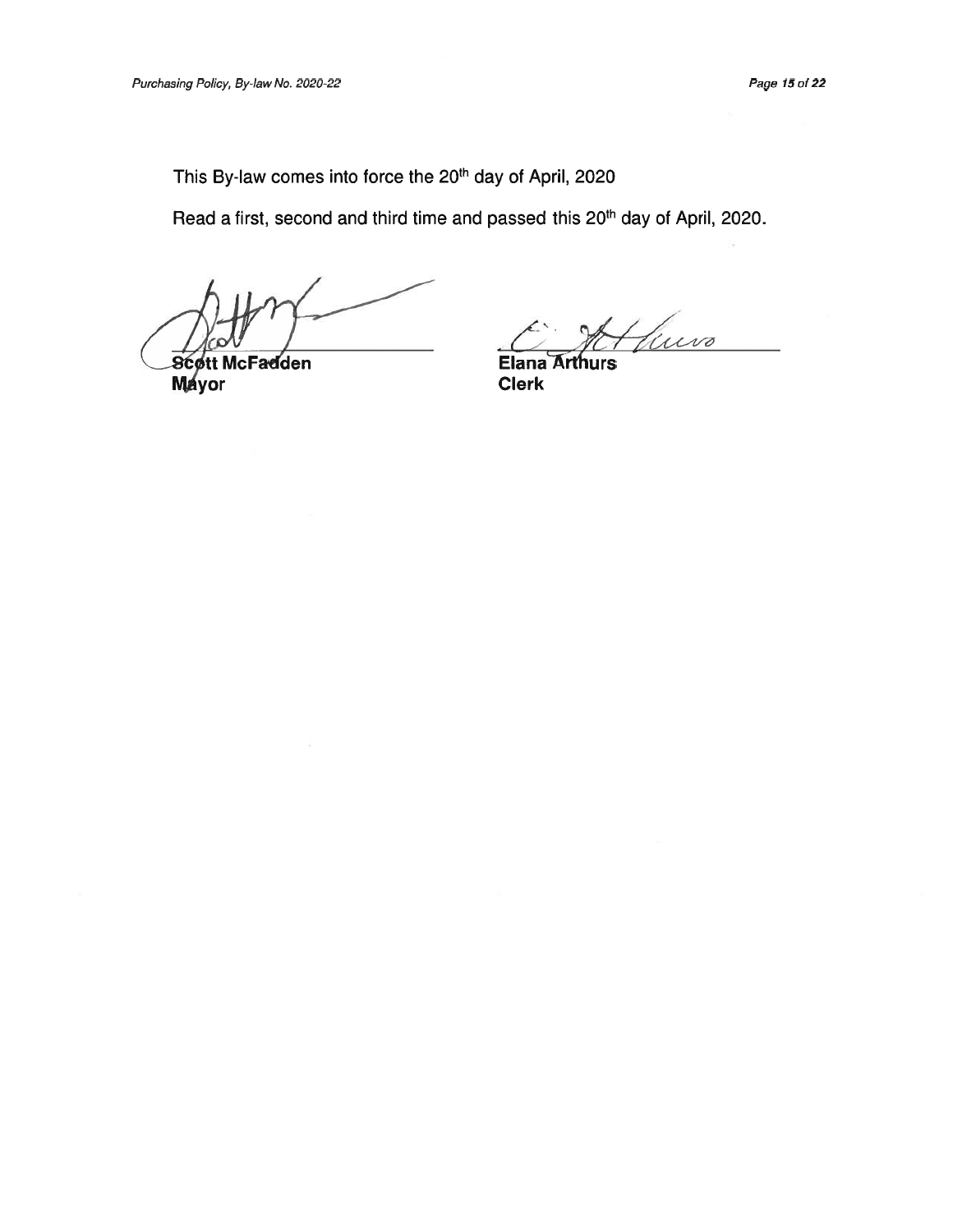# Appendix A and B

 $\mathcal{C}$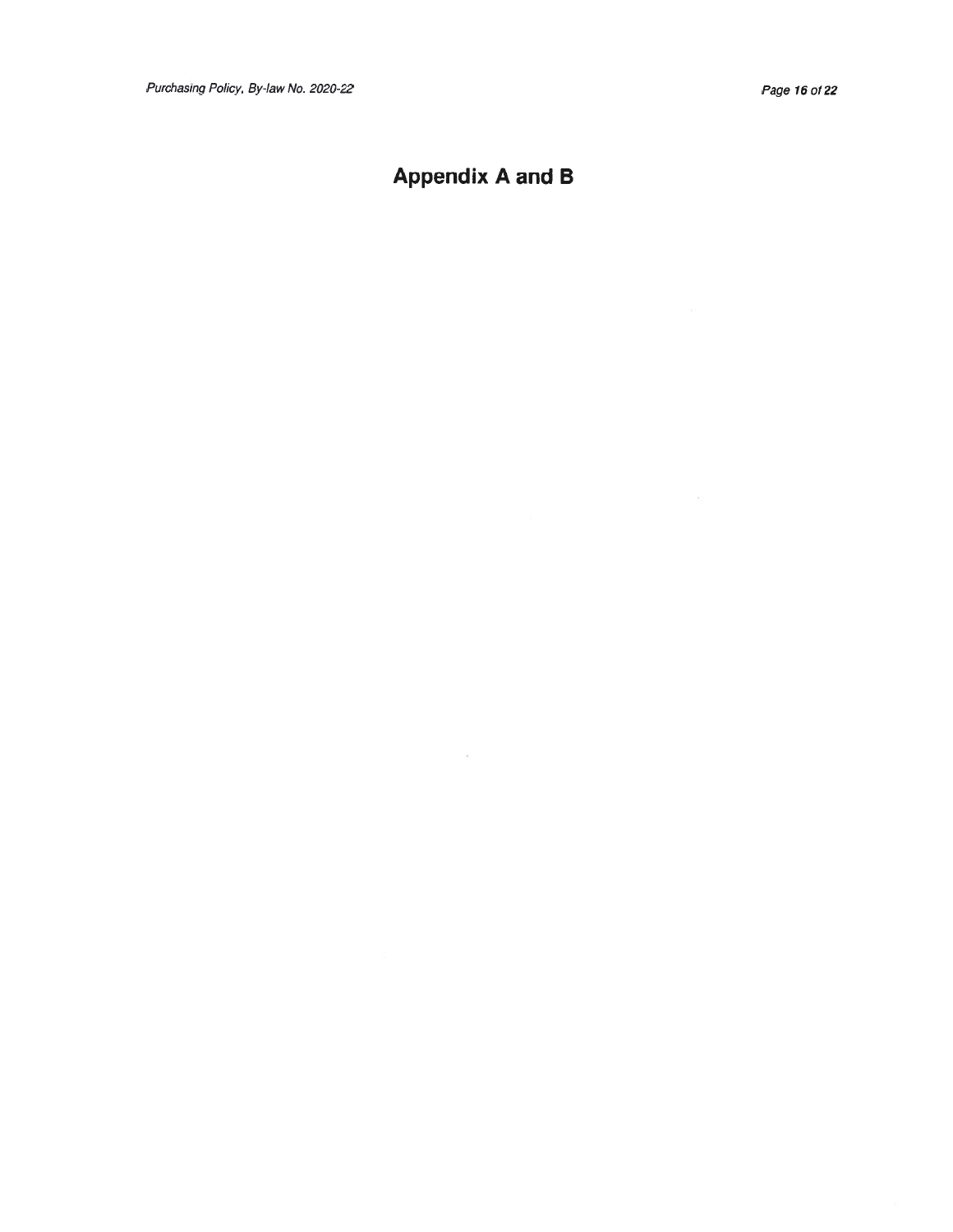## Appendix A — List of Items Exempt from the Policy

The following items are excluded from the requirements of this Policy and therefore no quotations, tenders, proposals or purchase orders are required:

### Petty Cash Items

#### Training and Education

- a. Conferences, Courses, Conventions and Seminars.
- b. Magazines, Books, Periodicals
- c. Memberships
- d. Staff training/development/workshops

### Refundable Employee and Council Expenses

- a. Advances
- b. Meal Allowances
- c. Miscellaneous Non-Travel
- d. Travel and Entertainment

Unless otherwise noted, Goods/Services as set out below may be procured without <sup>a</sup> competitive process by the Finance Department and/or signed off by the Department Head.

- a) banking services
- b) utilities (hydro, television service, natural gas, sewer and water)
- c) inter-departmental charges
- d) insurance
- d) internet and/or website hosting ongoing supplies & maintenance of existing IT hardware and software
- f) municipal audit
- g) police services
- h) property taxes
- i) telephone/cellular hardware / services
- ii. Payments made in accordance with employee salary, wages and payroll benefits, including allowances/settlements as authorized by Council.
- iii. Credit card payments
- iv. Petty Cash replenishment
- v. Refundable Employee Expenses
	- a) employee mileage and/or travel
	- b) meal allowances
	- c) medicals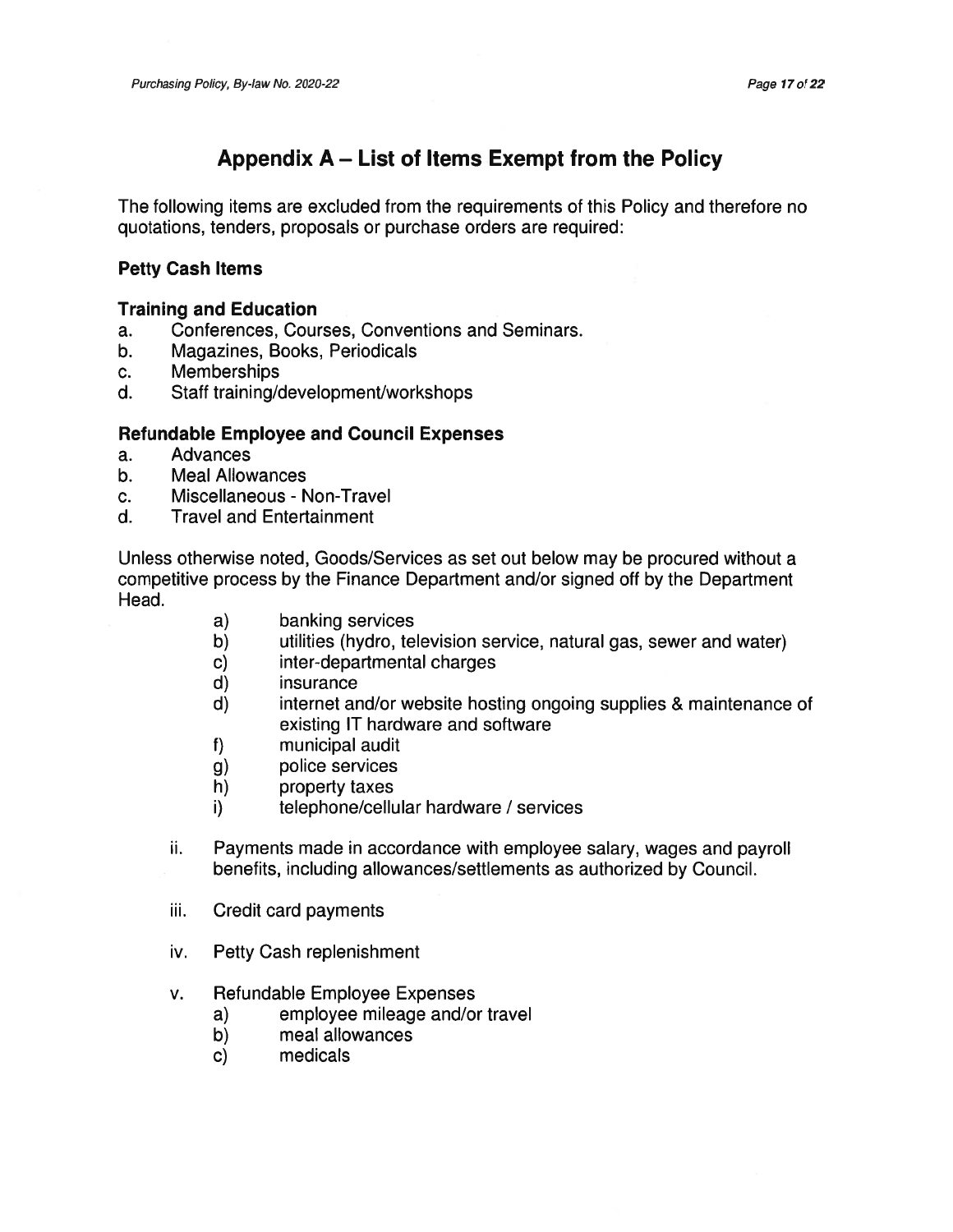- d) training and education (membership, conferences, seminars, courses, books magazines)
- vi.i. Other Expenditures as authorized in the budget
	- a) fuel expenditures
	- b) legal services
	- C) licenses
	- d) membership Fees professional associations
	- e) magazine and periodical subscriptions
	- postage
	- g) travel expenses, meals, accommodation and mileage
- vii. Specific payments as authorized by Council for:
	- a) expropriations
	- b) land purchases
	- c) real estate costs
- viii. Federal, Provincial and Municipal Mandated Programs
- ix.Government payments

All accounts for fees and levies payable to the federal, provincial or other Municipal government, or to any agency, board or commission thereof.

x.: Deb

> All accounts for payments of principal or interest on debentures, loans or overdrafts, including foreign exchange in accordance with Council's investment policy.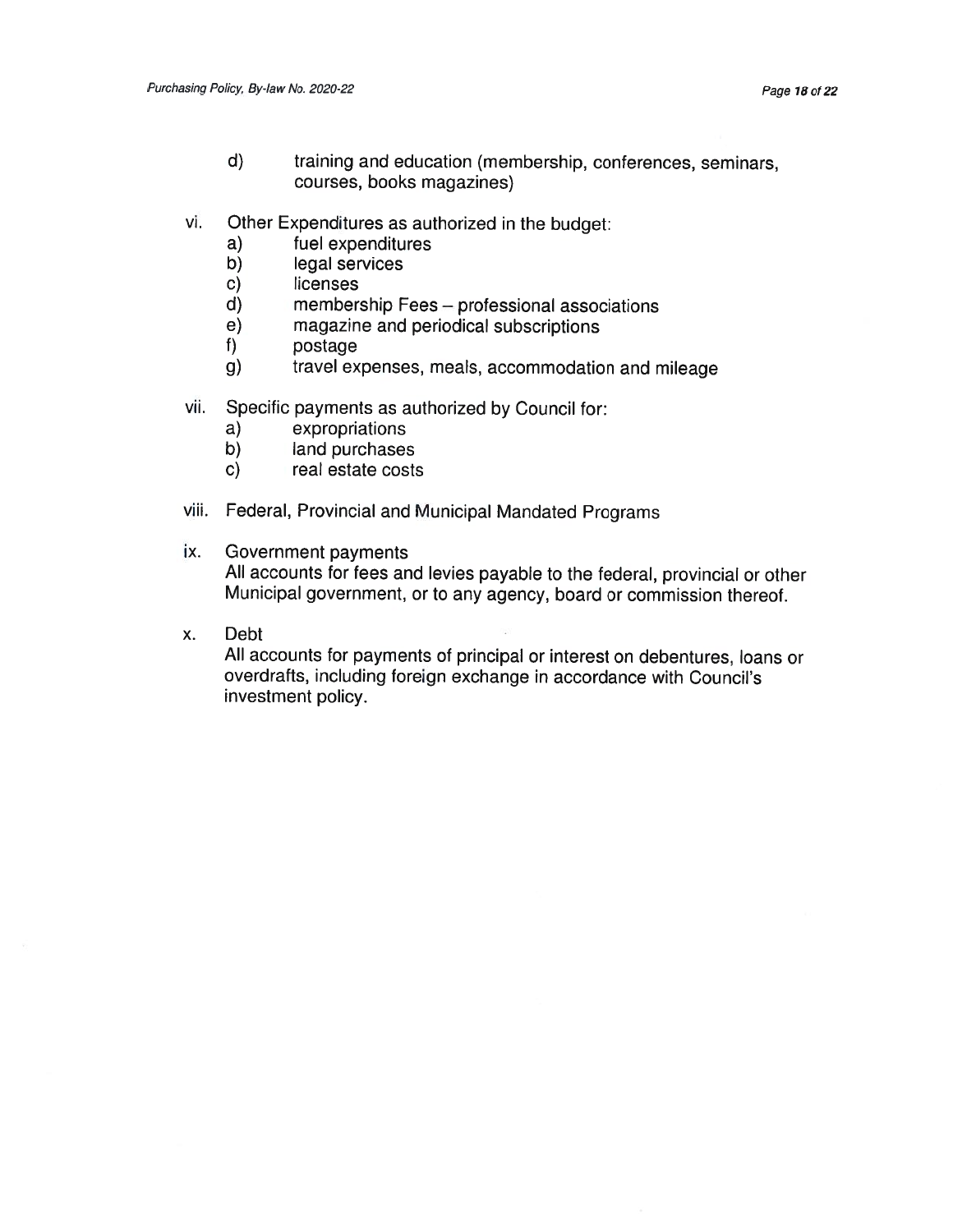# Appendix B - Bid Irregularity

#### Bid Irregularity

A bid irregularity is <sup>a</sup> deviation between the requirements (terms, conditions, specifications, special instructions) of <sup>a</sup> bid reques<sup>t</sup> and the information provided in <sup>a</sup> bid response.

For the purposes of this policy, bid irregularities are further classified as "major irregularities" or "minor irregularities".

A "major irregularity" is <sup>a</sup> deviation from the bid reques<sup>t</sup> that affects the price, quality, quantity or delivery, and is material to the award. If the deviation is permitted, the bidder could gain an unfair advantage over competitors. The CAO must reject any bid, which contains <sup>a</sup> major irregularity. The bidder will be notified of the rejection due to the major irregularity.

A "minor irregularity" is <sup>a</sup> deviation from the bid request, which affects form, rather than substance. The effect on the price, quality, quantity or delivery is not material to the award. If the deviation is permitted or corrected, the bidder would not gain an unfair advantage over competitors. The CAO may permit the bidder to correct <sup>a</sup> minor irregularity.

### Mathematical Errors — Rectified by Staff

The Treasurer and/or CAO will correct errors in mathematical extensions and/or taxes, and the unit prices will govern. If, based on the corrected total the required bid deposit is insufficient, the bidder shall be notified and will be given 24 hours to rectify the issue or the bid will be automatically rejected.

### Action Taken:

The Treasurer and/or CAO or designate will be responsible for all action taken in dealing with bid irregularities, and acts in accordance with the nature of the irregularity:

- major irregularity (automatic rejection)
- minor irregularity (bidder may rectify)
- mathematical error (additions or extensions) as above

In the event that the vendor withdraws his bid due to the identification of <sup>a</sup> major irregularity, the Municipality may disqualify such vendor from participating in Municipality quotations/tenders/requests for proposals for <sup>a</sup> period of up to one year.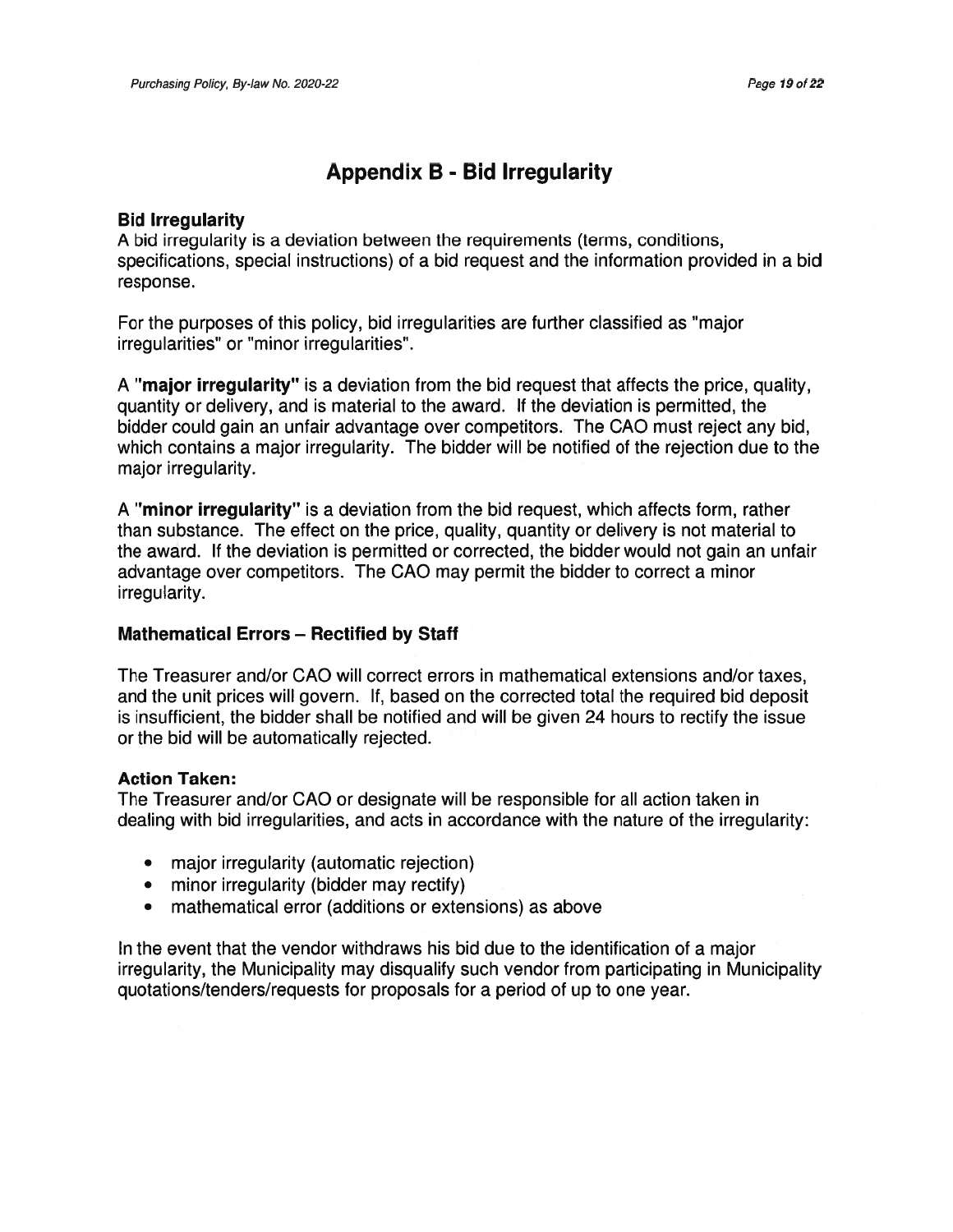| <b>Appendix B</b> |  |
|-------------------|--|
|-------------------|--|

| <b>Bid Irregularities - Summary</b> |                                                                                                                                                                                                                                                                           |                           |       |                                                                                                                  |
|-------------------------------------|---------------------------------------------------------------------------------------------------------------------------------------------------------------------------------------------------------------------------------------------------------------------------|---------------------------|-------|------------------------------------------------------------------------------------------------------------------|
| Item                                | <b>Description</b>                                                                                                                                                                                                                                                        | Major                     | Minor | <b>Action</b>                                                                                                    |
| 1.                                  | Late bids (by any amount of time)                                                                                                                                                                                                                                         | $\mathsf{X}$              |       | automatic<br>rejection                                                                                           |
| 2.                                  | Bids completed in pencil                                                                                                                                                                                                                                                  | $\overline{\mathsf{X}}$   |       | automatic<br>rejection                                                                                           |
| 3.                                  | Bid surety not submitted with the bid when the bid<br>request (or any addenda) indicated that such surety is<br>required                                                                                                                                                  | $\mathsf{X}$              |       | automatic<br>rejection                                                                                           |
| $\overline{4}$ .                    | <b>Execution of Agreement to Bond:</b><br>Bond company corporate seal or equivalent proof of<br>a.<br>authority to bind company or signature missing<br>b. surety company not licensed to do business in<br>Ontario                                                       | $\sf X$                   |       | automatic<br>rejection                                                                                           |
| 5.                                  | <b>Execution of Bid Bonds:</b><br>a. corporate seal or equivalent proof of authority to<br>bind company or signature of the Bidder or both<br>missing<br>b. corporate seal or equivalent proof of authority to<br>bind company or signature of Bonding Company<br>missing | X                         |       | automatic<br>rejection                                                                                           |
| 6.                                  | Other Bid Security:<br>Cheque which has not been certified                                                                                                                                                                                                                | $\boldsymbol{\mathsf{X}}$ |       | automatic<br>rejection                                                                                           |
| 7.                                  | Bidders not attending mandatory site meeting                                                                                                                                                                                                                              | $\mathsf{X}$              |       | automatic<br>rejection                                                                                           |
| 8.                                  | Unsealed tender envelopes                                                                                                                                                                                                                                                 | $\overline{\mathsf{X}}$   |       | automatic<br>rejection                                                                                           |
| 9.                                  | Proper response envelope or label not used                                                                                                                                                                                                                                |                           | X     | acceptable if<br>officially<br>received on<br>time                                                               |
| 10.                                 | Pricing or signature pages missing or not properly<br>signed and executed                                                                                                                                                                                                 | $\mathsf{X}$              |       | automatic<br>rejection                                                                                           |
| 11.                                 | Insufficient financial security (i.e.: no deposit or bid<br>bond or insufficient deposit)                                                                                                                                                                                 | X or                      | X     | where security<br>is required &<br>amount is not<br>specified in<br>request,<br>automatic<br>rejection<br>unless |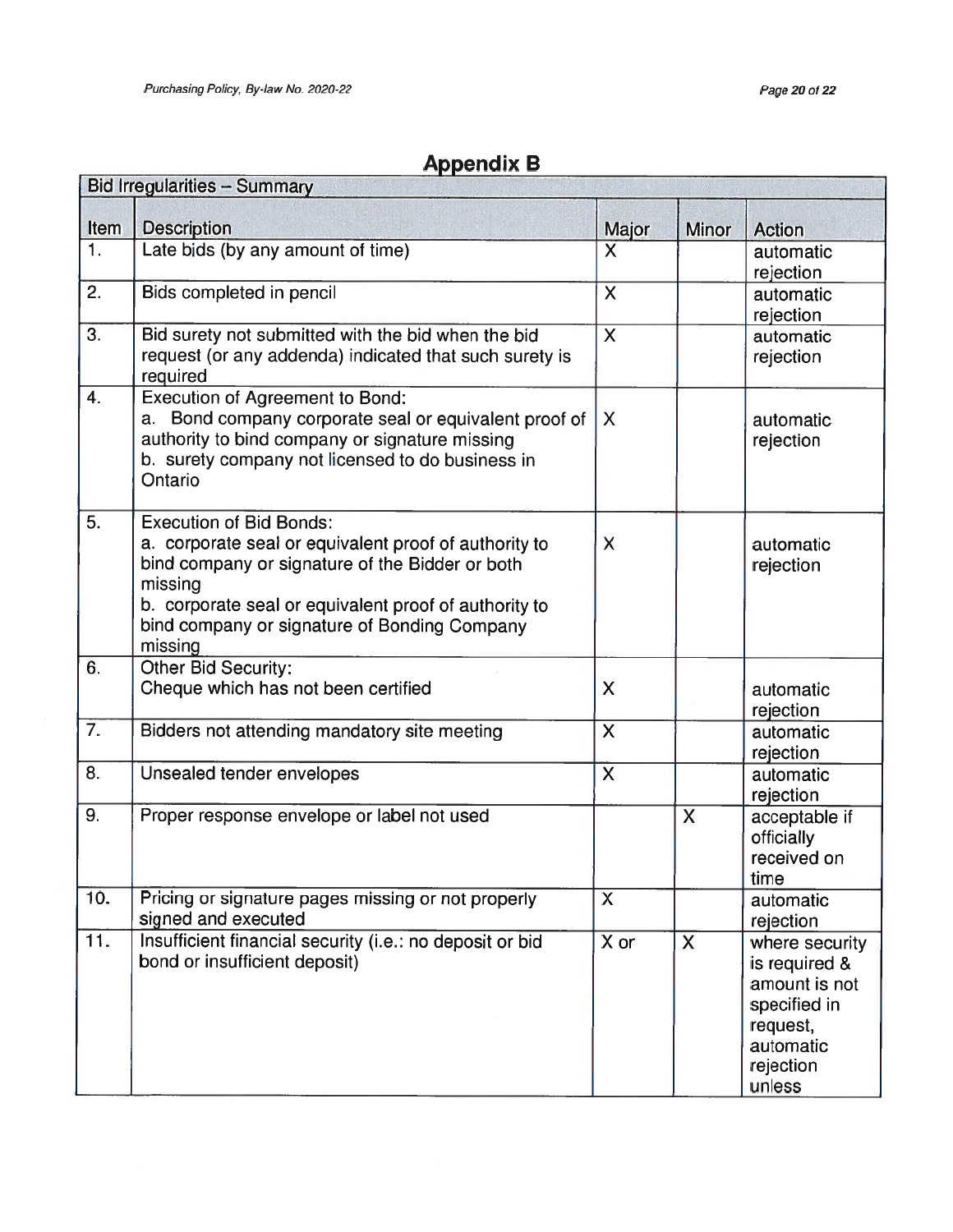| <b>Bid Irregularities - Summary</b> |                                                                                                                                              |                           |                           |                                                                                                                                                                                        |
|-------------------------------------|----------------------------------------------------------------------------------------------------------------------------------------------|---------------------------|---------------------------|----------------------------------------------------------------------------------------------------------------------------------------------------------------------------------------|
| Item                                | <b>Description</b>                                                                                                                           | Major                     | Minor                     | <b>Action</b>                                                                                                                                                                          |
|                                     |                                                                                                                                              |                           |                           | insufficiency is<br>deminimus<br>(trivial or<br>insignificant)<br>-where security<br>is required and<br>amount of<br>security is<br>specified in<br>request,<br>automatic<br>rejection |
| 12.                                 | Bid received on documents other than those provided in<br>request                                                                            | $\boldsymbol{\mathsf{X}}$ |                           | not acceptable<br>unless<br>specified<br>otherwise in<br>the request                                                                                                                   |
| 13.                                 | <b>Execution of Bid Document</b><br>proof of authority to bind is missing                                                                    | $\boldsymbol{\mathsf{X}}$ |                           | automatic<br>rejection                                                                                                                                                                 |
| 14.                                 | Bids containing minor clerical errors                                                                                                        |                           | $\mathsf{X}$              | 1 working day<br>to correct initial<br>errors.<br><b>Municipality</b><br>reserves the<br>right to waive<br>initialing and<br>accept bid                                                |
| 15.                                 | Un-initialed changes to the request documents which<br>are minor (i.e.; the bidder's address is amended by<br>overwriting but not initialed) |                           | $\mathsf{X}$              | 1 working day<br>to correct initial<br>errors.<br>Municipality<br>reserves the<br>right to waive<br>initialing and<br>accept bid                                                       |
| 16.                                 | Alternate items bid in whole or in part                                                                                                      |                           | $\boldsymbol{\mathsf{X}}$ | available for<br>further<br>consideration<br>unless<br>specified<br>otherwise in<br>request                                                                                            |